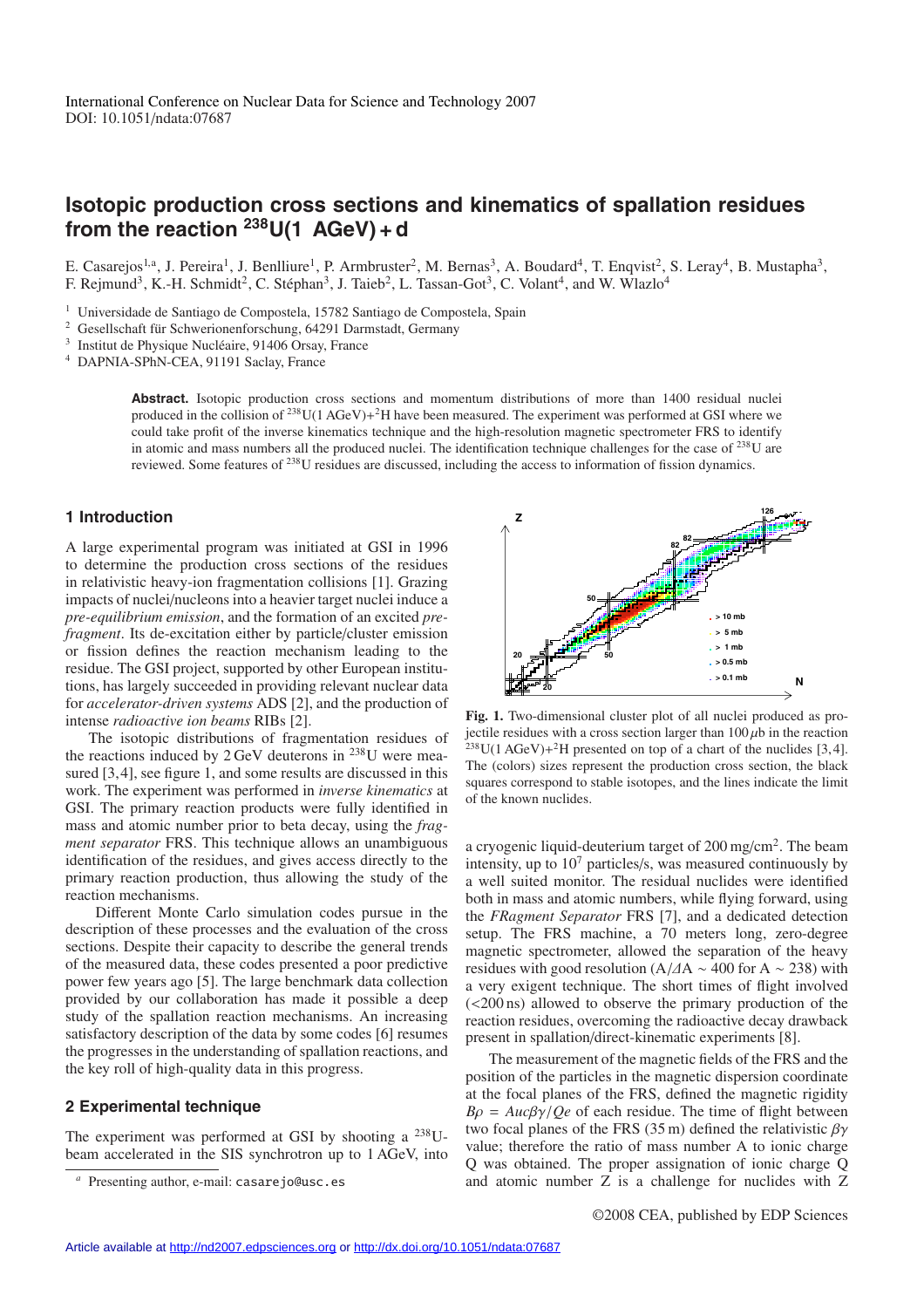

**Fig. 2.** Scatter plot of the energy loss in the degrader ∆E*<sup>d</sup>* as a function of charge Q, measured with the two ionisation chambers. The FRS magnetic setting was centred around  $^{195}_{82}$ Pb. The bare nuclei, along the FRS, of element  $Z = 82$  are indicated. See ref. [3] for details.

above 70 at these energies, since the charge state of a nucleus after traversing any layer of matter may change. We used ionisation chambers to measure the energy loss of the ions, thus Q. However, this does not provide Z straightforward. The limited resolution for the higher charges is also a major problem. Additionally one we must know the charge Q within the spectrometer to define correctly A from the measured  $B\rho$  value. To deal with this situation we have developed an outstanding method that allow us to obtain both Z and Q with high resolution, along the FRS. The measurements of the energy losses in two ionisation chambers were combined to improve the charge resolution. A Nb stripping foil placed in between both chambers enhanced the separation of charge states, thus Z. Our detectors also allowed to define the energy loss induced by a profiled achromatic aluminum *degrader* (∼4 g/cm<sup>2</sup>) in the intermediate focal plane of the FRS, providing alternatively the definition of Q. The change in magnetic rigidity before and after the degrader, gives another measurement of Q. Two Nb stripping foils installed after the target and the degrader, enhanced the fraction of bare ions along the spectrometer. The comparison of the measurements obtained from the ionisation chambers and the *B*ρ shift due to the degrader, as shown in figure 2, defines the charge Q of the nuclides at different positions of the FRS. With this method, detailed in ref. [3], the selection in Z and Q is unambiguous, A is correctly defined, and the isotopic separation resolution largely improved. The use of an energy degrader becomes a key piece when working with heavy nuclides. Also the use of the detector setup to their maximal resolutions, allowed us to succeed in our purpose.

For residues with Z below 70, the identification needs no more the degrader setup. Softer conditions and the resolution of the FRS allow easily to access the identification.

## **3 Cross sections**

To define the production cross sections of the reaction residues, we had to correct the measured counting rates of each identified nuclide for the different effects inherent to our experimental method, previous to the normalization to the target thickness and beam intensity. The factors that correct the yields are briefly mentioned here, and extensively described in ref. [3]. The dead time of the whole acquisition system, typically below 20%, was monitored with an accuracy within 1%. The uncertainty in beam intensity was 4% after the calibration of the beam monitor. The uncertainty in the target thickness was calculated including the deformation of the target walls, beam alignment and beam profile, resulting in 3%. The statistical accuracy was kept well below 5% for most of the nuclides. The statistical quality of the data is shown in the smoothness of the isotopic cross sections (see, e.g., [3, 4]).

The limited longitudinal momentum acceptance of the spectrometer was overcome by overlapping several magnetic settings of the FRS, scanning the whole longitudinal momentum distribution for each nucleus. The angular distributions, of few mrad, were fully accepted for evaporation residues (with transmissions close to 100%). In the case of fission residues the transmission correction can be large; however our corrections always kept low uncertainties, see ref. [4].

We measured the momentum distributions, and thus the yields, of all the bare nuclides produced. The calculations to correct for the rest of charge states were cross checked with values corresponding to different charge states we obtained in out magnetic settings. The uncertainty of this correction was established in 5%. The secondary reactions in any layer of matter along the path of the detection, were also corrected. The losses in the degrader amount up to ∼40% for the heavier residues. The cross section values for these processes were calculated with an accuracy of 10%, cross checked with the losses we measured for the beam. The contributions from the target container, of few percent, where subtracted, inducing a rather low uncertainty in the yield values.

We note that the yields have been measured as function of the (longitudinal) momentum, thus having access to the momentum distributions, which have been also determined. The characteristics of the kinematics after evaporation and fission, as well as the FRS transmission influence, were used to disentangle the reaction contributions of a part of the observed nuclei, produced by the two reaction mechanisms, particle emission and fission.

#### **4 Results and discussion**

In this work we have measured more than 1400 isotopic cross sections of projectile residues produced in the reaction  $^{238}$ U(1 AGeV)+<sup>2</sup>H, with typical uncertainties between 10% and 20%. From the excited projectile pre-fragments produced in the interaction between the projectile and the target nuclei, the production of any residue is determined by the competition among the open de-excitation channels: particle emission (mostly neutrons and protons) and fission. Considering the excitation energies involved in this reaction, we could eventually observe the onset of multi-fragmentation. However such discussion is well beyond the scope of this paper.

In figure 1 we represent in a cluster plot the measured cross sections on top of a chart of the nuclides. The upper part of the chart of the nuclides is mostly populated by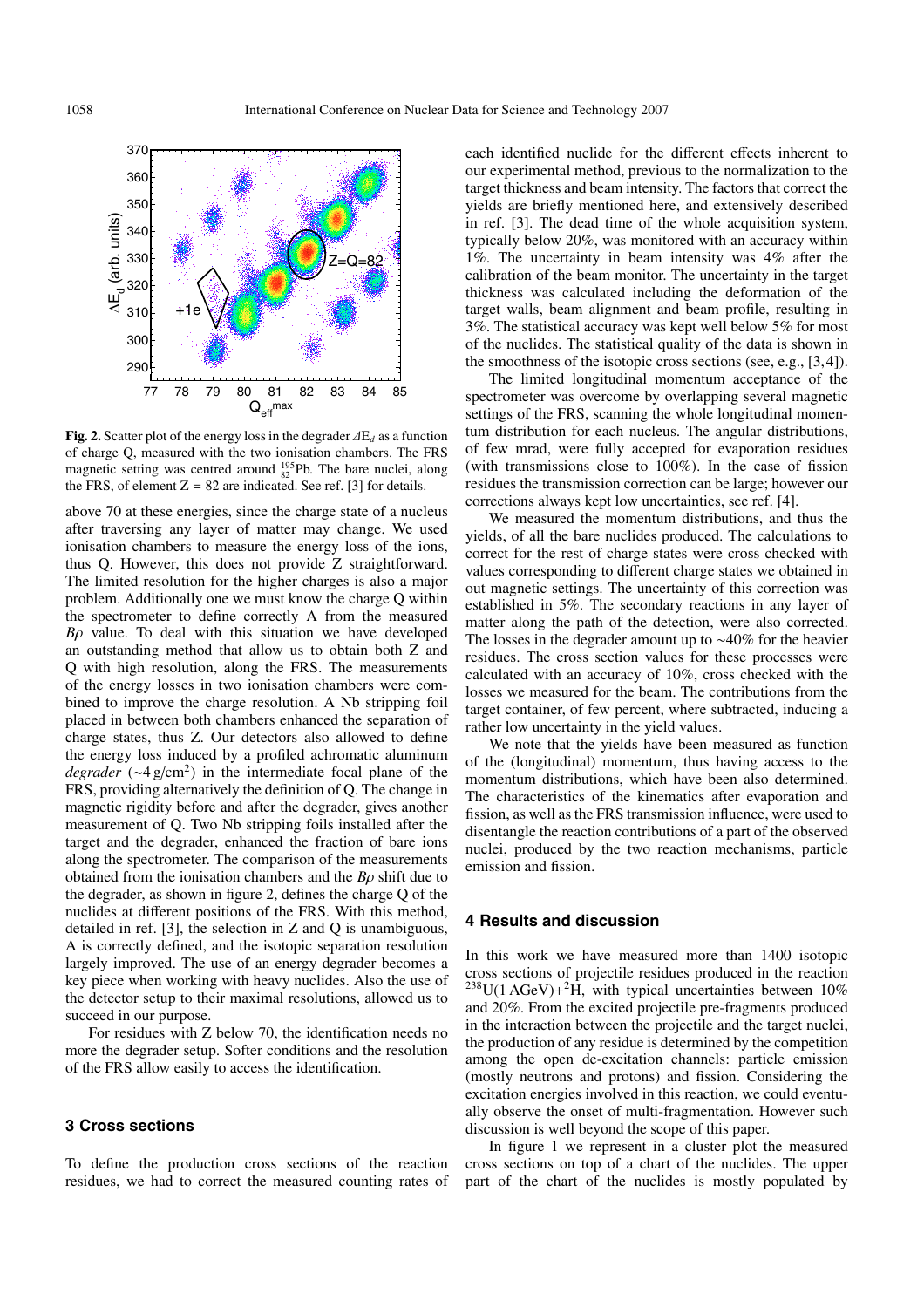neutron-deficient nuclides covering a large range in charge from the projectile nucleus down to the charge 65. The isotopic distributions cover typically around 20 nuclides with a maximum production around a few milibarns. These nuclei are produced in a nucleon and/or cluster emission process from the excited projectile pre-fragments. This process leads to residual nuclei with an isotopic composition determined by the competition between neutron and proton emission. Since these two emissions differ mainly in the proton Coulomb barrier, the equilibrium between both processes is reached at the left of the stability line, along the so called *evaporation corridor*. The initial excitation energy  $E^*$  determines the length of the evaporation chain and consequently the mass of the final residue. Since the number of nucleons removed from the projectile in direct collisions with the target deuteron is expected to be rather small, the mass of the evaporation residues is an observable strongly correlated with the E<sup>∗</sup> induced in the reaction.

The second group of nuclei corresponds to medium-mass fragments with atomic numbers between 23 and 65. The isotopic distributions are broader, populating on average 25 isotopes. The distributions are centred to the right of the stability line, and the production cross sections are much larger than the ones observed for the evaporation residues. These nuclei are expected to be produced by fission of the projectile excited pre-fragments.

The fission process preserves the neutron excess of the fissioning nucleus at low E∗. However, when the system crosses the fission saddle at high E∗, this neutron excess is partially lost by pre- and post-saddle neutron evaporation, both from the system on the way to scission and from the fragments, shifting and broadening the final isotopic distribution of fission residues. The observed mass distribution of fission residues is mostly single-humped, in contrast to the well known doublehumped distribution of residues produced in the low-energy fission of  $^{238}$ U, indicating in our case that fission takes place at high E∗, where shell effects are washed out. Nevertheless, the most neutron-rich fission residues show a contribution by a double-humped component resulting from low-energy fission induced in very peripheral reactions.

The momenta of the evaporation residues contain very valuable information for technical applications, mainly connected with the material damages in ADS. In the case of fission residues the momenta allow to obtain the total kinetic energy, giving access to the definition of the fissioning nuclei distribution (in mass and charge) of the residues. Those observations seed valuable information, e.g., about pre- and post-scission emission multiplicities.

#### **4.1 Comparison to other data**

The data provided by our collaboration made it possible both qualitative and quantitative comparisons. These studies seed light into aspects that definitely improve our understanding of the reaction mechanisms involved.

We can reconstruct the residual production as a function of mass and atomic numbers, since the have access directly to the major cross sections of the isotopic chains. In figure 3 we show the mass distributions of residues of  $^{238}$ U(1 AGeV) induced by  ${}^{2}H$  [3,4], and H [9].



**Fig. 3.** Mass distributions of the residues in the reactions  $^{208}Pb(1 \text{ AGeV})+^{2}H \text{ (squares) [10]},$   $^{238}U(1 \text{ AGeV})+p \text{ (circles) [9]}$  and  $238$ U(1 AGeV)+<sup>2</sup>H (triangles) [3,4], represented as a function of the difference mass of residue and projectile.

We clearly distinguish the productions connected to evaporation (closer to the projectile mass), and fission processes, as well as a mass range where both processes contribute. The production of the heavier residues from H and 2H induced reactions almost coincide ( $\Delta A$  < 30). The effect is even more remarkable when looking to the isotopic distributions of elements close to the projectile [3]. This observation can be explained if we consider that due to the large spatial distribution of the deuteron, many of the peripheral collisions involve a single nucleon. Therefore both reactions result in the same production. The different E<sup>∗</sup> distributions induced by H and 2H determines the different length of the evaporation ranges observed.

In figure 3 we also compare the production of  $208Pb(1 \overline{A}GeV)+$ <sup>2</sup>H [10]. The large differences in the production of heavy residues are due to the fission channel, which largely dominates the reaction mechanism in the neighborhood of the 238U, depopulating the production of residues close to the projectile and populating medium-mass residues. The production of neutron-deficient isotopes suffer largely the depletion caused by fission due to the fast evolution of the fission barriers. Being fragmentation reactions the most probable tool for the production of those nuclei, involved, e.g., in the quest for proton-decay candidates, we note that reaching the proton drip-line above Pb is at the price of rather low cross sections. A similar situation happens for neutronrich isotopes. Fission can populate medium mass regions, see figure 1. However, heavy neutron-rich areas are accessible only by the evaporation channels of the fragmentation reactions. Actually the lowest  $E^*$  allows the access to the most exotic regions. The information extracted from our data sets are helping to improve the codes able to provide realistic evaluations of the RIB intensities available in nowadays and future facilities [11].

#### **4.2 Transient and quasi-stationary dissipative effects**

The comparison of the measured cross sections with Monte Carlo de-excitation codes including an analytical description of the dynamics of fission has shown the sensitivity of the  $^{238}$ U(1 AGeV)+<sup>2</sup>H data to nuclear dissipation [12].